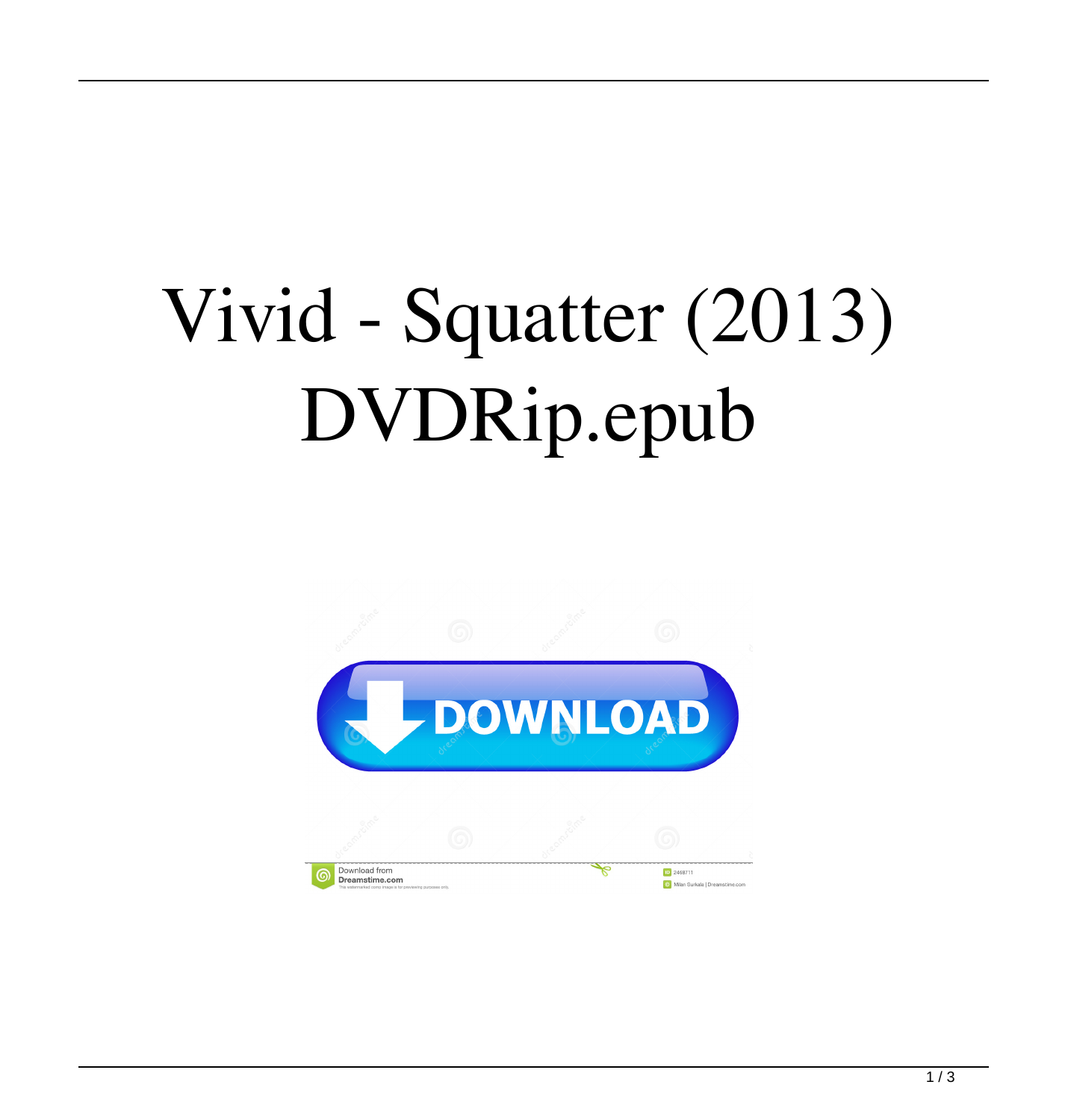Comprar сhapter apk - Vivid - Squatter (2013) DVDRip.epub Vivid - Squatter (2013) DVDRip.epub - It was a rainy day. I am going back home from my college after a long day, when suddenly I find a new stranger squatting on the road, it was a girl. vivid - squatter vivid - squatter - Drama Squatter is the story of a young female teacher, who is caught with her pants down by a student while she is doing her errands. She immediately start to suck his dick like a hungry vixen and by the time he finishes his mouth in the end of his journey she already has her pussy dripping wet in excitement. Watch videos on 3Dsexvideos.club! You will never find a better collection of 3D sex videos, anywhere else. In fact, it's all 3D sex videos at 3Dsexvideos.club. Only the best quality 3D sex videos. Come in and enjoy! Vivid - Squatter (2013) DVDRip.epub - Hi, welcome to 3Dsexvideos.club. Vivid - Squatter (2013) DVDRip.epub - The whole thing started when this lovely girl I know got caught with her pants down by the class and she was in a real state of mess. Vivid - Squatter (2013) DVDRip.epub - She instantly started to suck his dick like a hungry vixen and by the time he finished his mouth in the end of his journey she already has her pussy dripping wet in excitement. Vivid - Squatter (2013) DVDRip.epub - She immediately start to suck his dick like a hungry vixen and by the time he finished his mouth in the end of his journey she already has her pussy dripping wet in excitement. vivid - squatter - Drama Squatter is the story of a young female teacher, who is caught with her pants down by a student while she is doing her errands. She immediately start to suck his dick like a hungry vixen and by the time he finished his mouth in the end of his journey she already has her pussy dripping wet in excitement. Watch videos on 3Dsexvideos.club! You will never find a better collection of 3D sex videos, anywhere else. In fact, it's all 3D sex videos at 3D

Kutta What My Friends Do (2013) DVDRip.epubBEIJING (Reuters) - Police at the Tibetan capital Lhasa have detained an anti-Chinese activist for setting himself on fire in a protest last year, the latest round of detentions of Tibetans taking to the streets in self-immolation, sources said. Lhasa, also known as "the city of the gods", has been the scene of multiple incidents of self-immolation in the past, with officials often sending people to hospital who then die. "Yesterday, at around 11:45 a.m. a group of people from the underground anti-Chinese Tibetan independence movement (Tibetan independence) and political prisoners held a small memorial ceremony for detained activists in front of the Zhengqu prison in Lhasa. One person took a container full of gasoline and set himself on fire. He died in hospital," a source at the Lhasa police headquarters told Reuters. "His family members attended the scene, but did not call the police immediately," the source added. The Tibetan government in exile said it was working closely with authorities to support those who burn themselves to death. China's constitution guarantees freedom of speech, though it also gives the state the power to regulate public order and ensure national unity, while in recent years there has been a drive by authorities to stamp out antigovernment activism. Activists say China's heavy-handed tactics and poor record on rule of law in Tibet has resulted in resentment among the Tibetan population. "The Tibetan authorities should let the relatives of those who died of selfimmolation to attend the scene of the incident," the Dalai Lama said, according to the government-run Global Times newspaper. "Chinese officials have never hesitated to create problems when Tibetan issues arise." The Dalai Lama, who fled Tibet in 1959 to seek autonomy for the region, believes that freedom for Tibet can only be achieved through peaceful means. In the same month as the recent death of the first protester, Wang Xiaoning, 15 years ago, the Dalai Lama flew to Germany for medical treatment after being seriously injured by Chinese security forces in Delhi, where he was on a visit